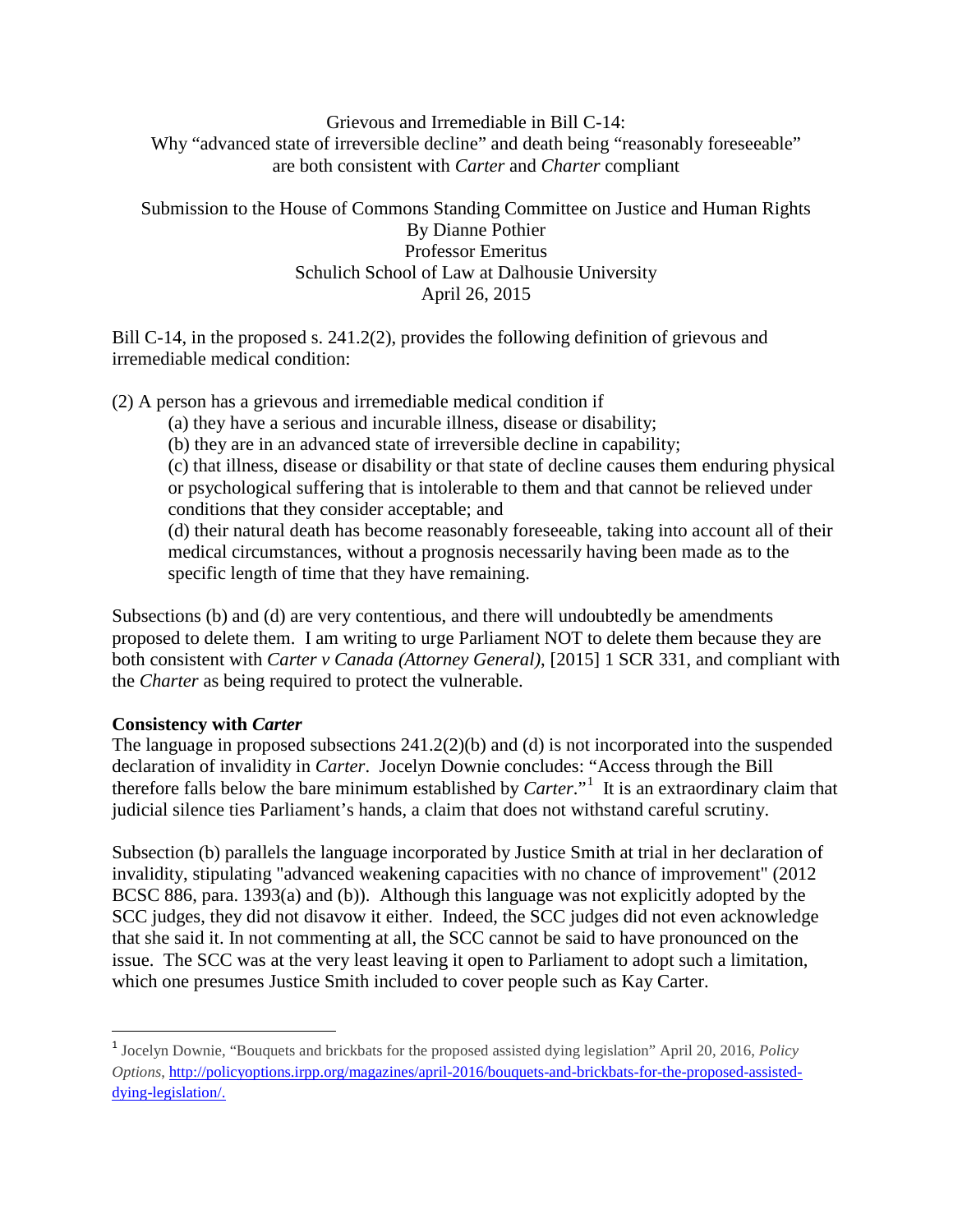Similarly, although the SCC *Carter* suspended declaration of invalidity does not include any language stipulating "natural death has become reasonably foreseeable" as in proposed s.  $241.2(2)(d)$ , the Court made no pronouncement against such a limitation. In canvassing the international and Quebec experience with regimes of medical assistance in dying, which vary as to whether a patient must in any sense be dying to be eligible, the SCC did not weigh the pros and cons of such a limitation. The SCC's suspended declaration of invalidity is not a declaration at large – it is a declaration against an absolute ban on physician-assisted suicide. It is not a declaration against any future regime of assisted death with safeguards. The SCC specifically limited the scope of its declaration:

The scope of the declaration is intended to respond to the factual circumstances of this case. We make no pronouncements on other situations where physician-assisted suicide may be sought. (para. 127)

The SCC prefaced its declaration of invalidity by noting "that the impugned laws infringe the rights of people like Ms. Taylor" (para. 126). The Court did not specify which factual circumstances were relevant. It is clear that neither Gloria Taylor's gender nor race was relevant to her right to physician-assisted death, but one would be hard-pressed to say that the fact the she was dying was not a relevant circumstance.

In its January 15, 2016 decision on the extension of the suspended declaration of invalidity, the SCC made a point to "not be taken as expressing any view as to the validity of the [Quebec] *ARELC* [*Act Respecting End-of-Life Care*]" (2016 SCC 4, para. 4) which includes the stipulation of "advanced state of irreversible decline in capability" and is limited to "end of life" situations. The Court's lack of comment is unsurprising, given that the Quebec legislation was not squarely before it, but it does underscore that such limitations are an open question.

## **Protection of the Vulnerable**

In suspending the declaration of invalidity initially for twelve months, and ultimately for sixteen months, the SCC recognized that "Complex regulatory regimes are better created by Parliament than by the courts" (*Carter* 2015, para. 125). The SCC recognized in *Carter 2015* that deference is owed to Parliament, especially in the circumstance where, as with physician-assisted death, the objective pursued by Parliament implicates constitutionally protected rights (para. 95). The protection of the vulnerable "from being induced to commit suicide at a time of weakness" (*Carter* 2015, para. 74) is the protection of rights of those who, by definition, are not well placed to advance their own rights. The SCC did not elaborate on what Parliament would need to do to meet its constitutional obligations to protect the vulnerable from error and/or abuse, beyond saying that an absolute ban on physician-assisted death was not a proportionate balance between competing constitutional rights.

In *Carter* 2015 the absolute ban on physician-assisted death was found to run afoul of overbreadth as a principle of fundamental justice because the challenged provision "bears no relation to the purpose" or has "no connection with the mischief contemplated by the legislation" (*Carter 2015*, para. 85). In contrast, the proposed subsections 241.2(2)(b) and (d) are important in designing safeguards against error and abuse. If there is no state of irreversible decline in capability and death by natural causes is not reasonably foreseeable, the consequences of potential error are substantially magnified compared to hastening death by a relatively short time.